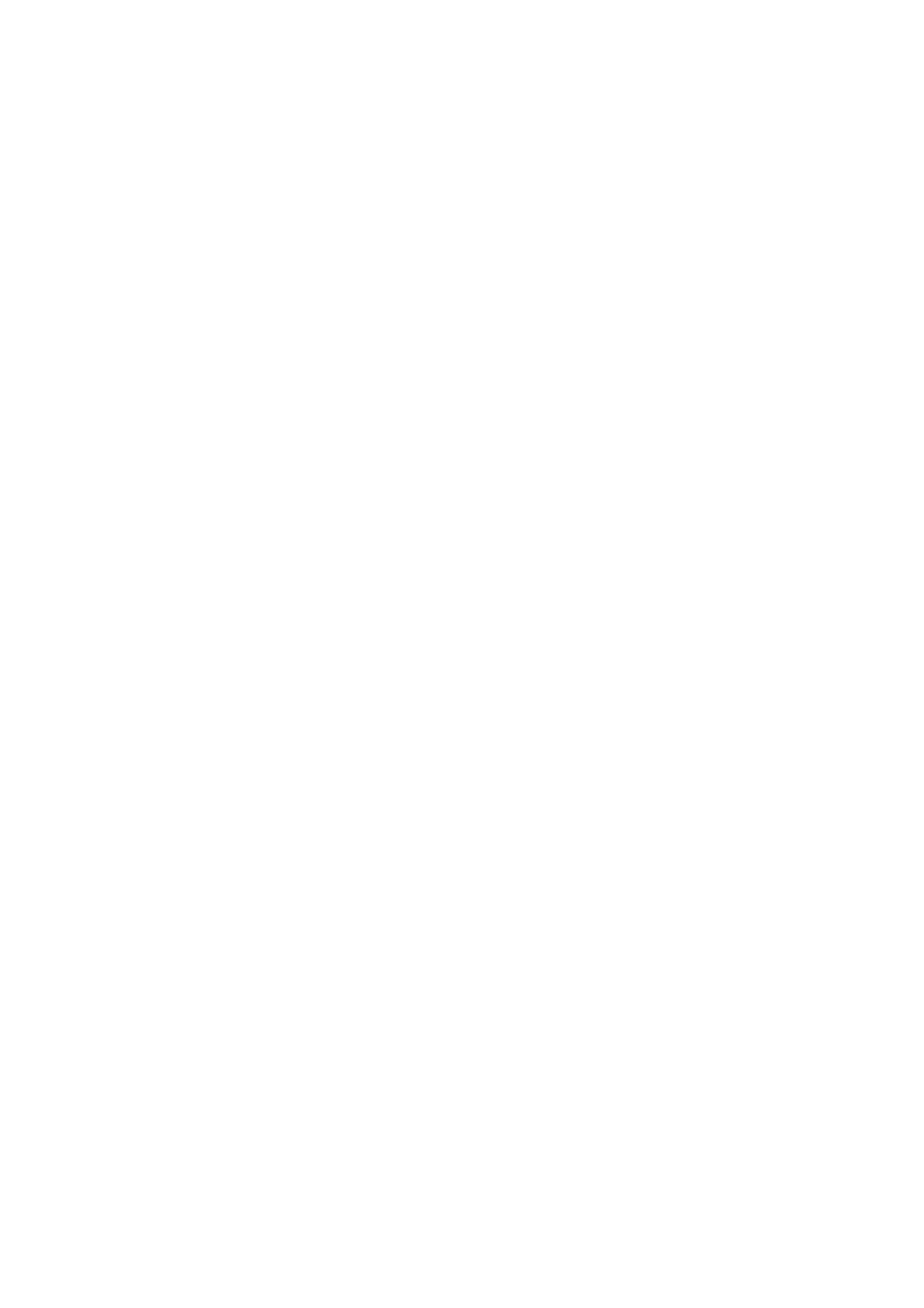# **1 Name of regulations**

These regulations are the *Electricity Safety Regulations 2004*.

# **2 Exemption from inspection etc—Act, s 32**

Electrical work that consists of the installation of the wiring or a component of an electrical installation for a lift or escalator on the load side of a circuit breaker in the motor room for the lift or escalator is prescribed.

# **3 Exemption from AS/NZS 3000—Act, s 33 (2) (b)**

The Act, section  $33(1)(a)$  does not apply if the construction occupations registrar is satisfied that—

- (a) the electrical wiring work—
	- (i) is begun before the day on which a revised edition of AS/NZS 3000 is published and is finished after that day; or
	- (ii) is finished before the end of the period of 6 months commencing on the day on which a revised edition of AS/NZS 3000 is published; and
- (b) the electrical wiring work complies with AS/NZS 3000 as in effect before the publication of the revised edition.

#### **4 Exemption from Act, s 33 and s 34—Act, s 35 (a)**

Electrical wiring work consisting of the installation of the wiring or a component of an electrical installation for a lift or escalator on the load side of a circuit breaker in the motor room for the lift or escalator is prescribed.

SL2004-37

page 1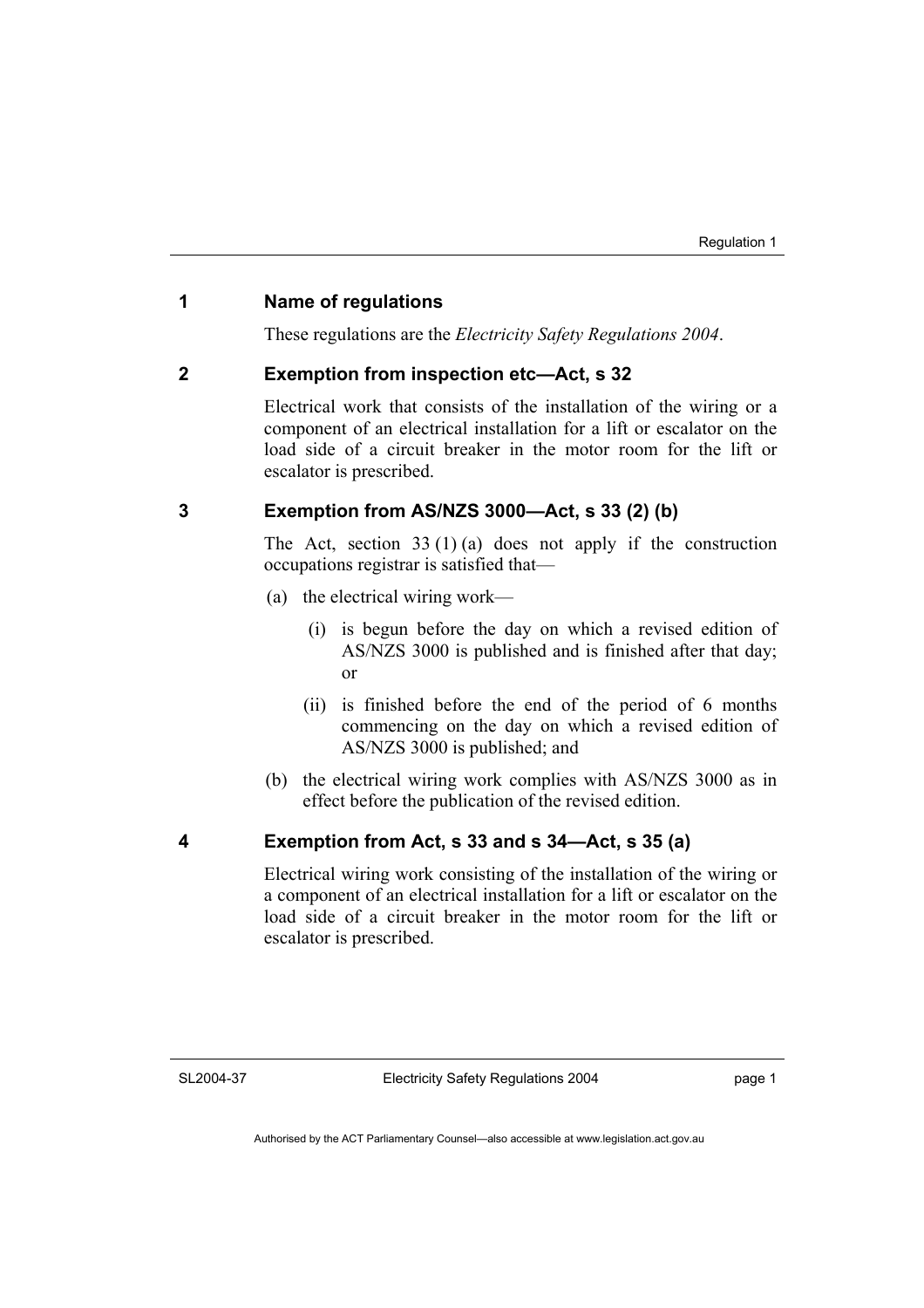# **5 Articles of electrical equipment to bear registration number—Act, s 73**

Each article of electrical equipment to which a registered declaration of compliance relates must be marked, stamped or labelled by attaching the registration number of the declaration to, or writing that number indelibly on, the article.

# **6 Energy efficiency standards—Act, s 81 (5) (a) and (7)**

The *Electricity Safety Act 1998* (Vic) is a corresponding law.

- *Note 1* At the commencement of this regulation, energy efficiency standards are prescribed under the *Electricity Safety Act 1998* (Vic) (see the *Electricity Safety (Equipment Efficiency) Regulations 1999* (Vic)) for the following articles of electrical equipment:
	- clothes washing machines
	- dishwashers
	- refrigerating appliances
	- single-phase refrigerative airconditioners and heat pumps
	- rotary clothes dryers
	- storage water heaters
	- three-phase cage induction motors
	- three-phase airconditioners and heat pumps.
- *Note 2* The text of Victorian Acts and regulations is available at www.dms.dpc.vic.gov.au

# **8 Articles of electrical equipment—labelling**

- (1) Articles of electrical equipment mentioned in the *Electricity Safety (Equipment Efficiency) Regulations 1999* (Vic), regulation 16 (Electrical equipment labels) or schedule 3 (Standards for electrical equipment that requires registration and labelling), as in force from time to time, must be labelled as required under those provisions.
	- *Note 1* At the commencement of this regulation, the articles of electrical equipment mentioned in the *Electricity Safety (Equipment Efficiency) Regulations 1999* (Vic), reg 16 and sch 3 are the following:
		- clothes washing machines

| page 2 | <b>Electricity Safety Regulations 2004</b> | SL2004-37 |
|--------|--------------------------------------------|-----------|
|        |                                            |           |